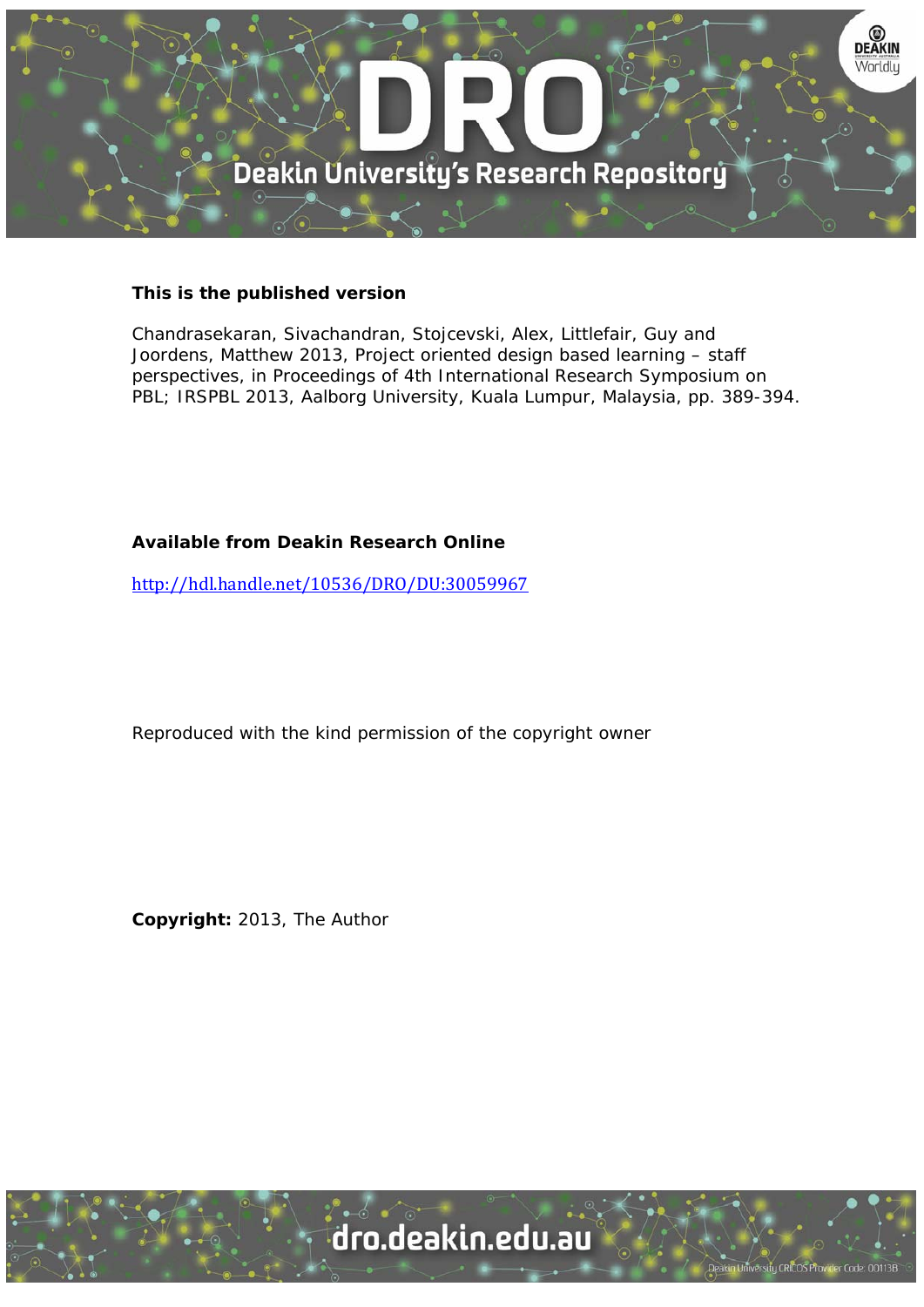# Project Oriented Design Based Learning – Staff Perspectives

Sivachandran Chandrasekaran<sup>a</sup>, Alex Stojcevski<sup>b</sup>, Guy Littlefair<sup>c</sup>, Matthew Joordens<sup>d</sup>

*<sup>a</sup>PhD Student in Engineering Education, Deakin University, Geelong 3216, Australia <sup>b</sup>Professor & Head of Electrical and Electronics Engineering, Deakin University, Geelong 3216, Australia <sup>c</sup>Head of School of Engineering, Deakin University, Geelong 3216, Australia <sup>d</sup>Associate Head of Teaching and Learning, Deakin University, Geelong 3216, Australia* 

## **Abstract**

The focus of this paper is to get staff perception on design based learning in their respective disciplines and how they could be aligned to the newly proposed model, in project oriented design based learning (PODBL). In academia, students and staff are supposed to work together in order to achieve a balanced learning and teaching process. By using different teaching and learning approaches, teachers are aware of escalating the student knowledge to fulfill current technology needs. This paper is part of a continuing process of a research project, which analyses better teaching and learning approaches in engineering. As part of this research, face-to-face interviews with staff members of the school of engineering in Deakin University who are teaching engineering design were conducted. The interview questions are based on qualitative analysis. The questions covered here are designed to determine the staff level of experience from teaching engineering using design based learning approach as an educational model. From the analysed results, this research encourages the school to practice a unique pedagogy that will accomplish the students learning outcomes.

*Keywords:* Design based learning (DBL), Project oriented design-based learning (PODBL), engineering education.

#### **1. Introduction**

In engineering education, students are active learners while teachers are perceived as facilitators. All universities have the capability to produce qualified professionals by motivating and developing the skill set of students to become experts in a chosen field. Many educators have practiced different teaching and learning approaches to teach the students about engineering design, design process, engineering and technology, discipline related engineering practice. Especially when it comes to solving a design problem, which students have to experience in their future industry jobs. Students need to learn to solve design problems, they need to use design process as a methodology to approach a problem and they have to understand the user requirements for an end product. It is a vital role of an engineer to satisfy the need of user in every domain of designing an end product. This research project is part of a larger research project, which was concerned with improving teaching methods, and therefore requires faceto-face interviews with the staff members who teach and perform research in engineering design.

#### **2. Different learning approaches**

 Project based learning – In this approach, the central focus is on projects. Projects are focused on questions or problems that initiate the student learning. Learning through projects is time consuming approach that is interpreted in terms of an assignment or task performed by the students (Chandrasekaran, 2012a). The common element in project based learning and problem based learning is learning processes which is a central principle to enhance students motivation. Project based learning are perceived to be student centred approaches to learning. It is predominantly task oriented and the tutor often sets project to the students. In project based learning, students are required to produce an outcome as a report supervised by the supervisors. Here students need to produce a solution to solve the problem where the result should be in the form of a report, presentation or design (A.Stojcevski, 2008; Bell, 2010; A. Kolmos, 1996).

Problem based learning – is defined by open-ended and ill-structured problems. Ill-structured problems are those without a single correct solution. In this approach, learner chooses the problems and methods to be used. The project work concerns about both problem analysis and problem solution. The teacher acts as a facilitator to facilitate the learning process rather than providing the knowledge. Students have to work out their own learning requirements. Problem solving is a component of the problem-based approach. The goals of PBL include helping students to develop flexible knowledge, effective problem solving skills, self-directed learning, effective collaboration skills and intrinsic motivation (Erik De Graaff and Anette Kolmos, 2007; Erik De Graaff and Anettee Kolmos, 2003; Michel, 2009).

Problem oriented project based learning – is an educational philosophy of creating a constructive learning environment in which students are able to integrate sustainable design into engineering. The project work is considered to be the pathway for

<sup>\*</sup>Sivachandran Chandrasekaran.

*E-mail address*: schandra@deakin.edu.au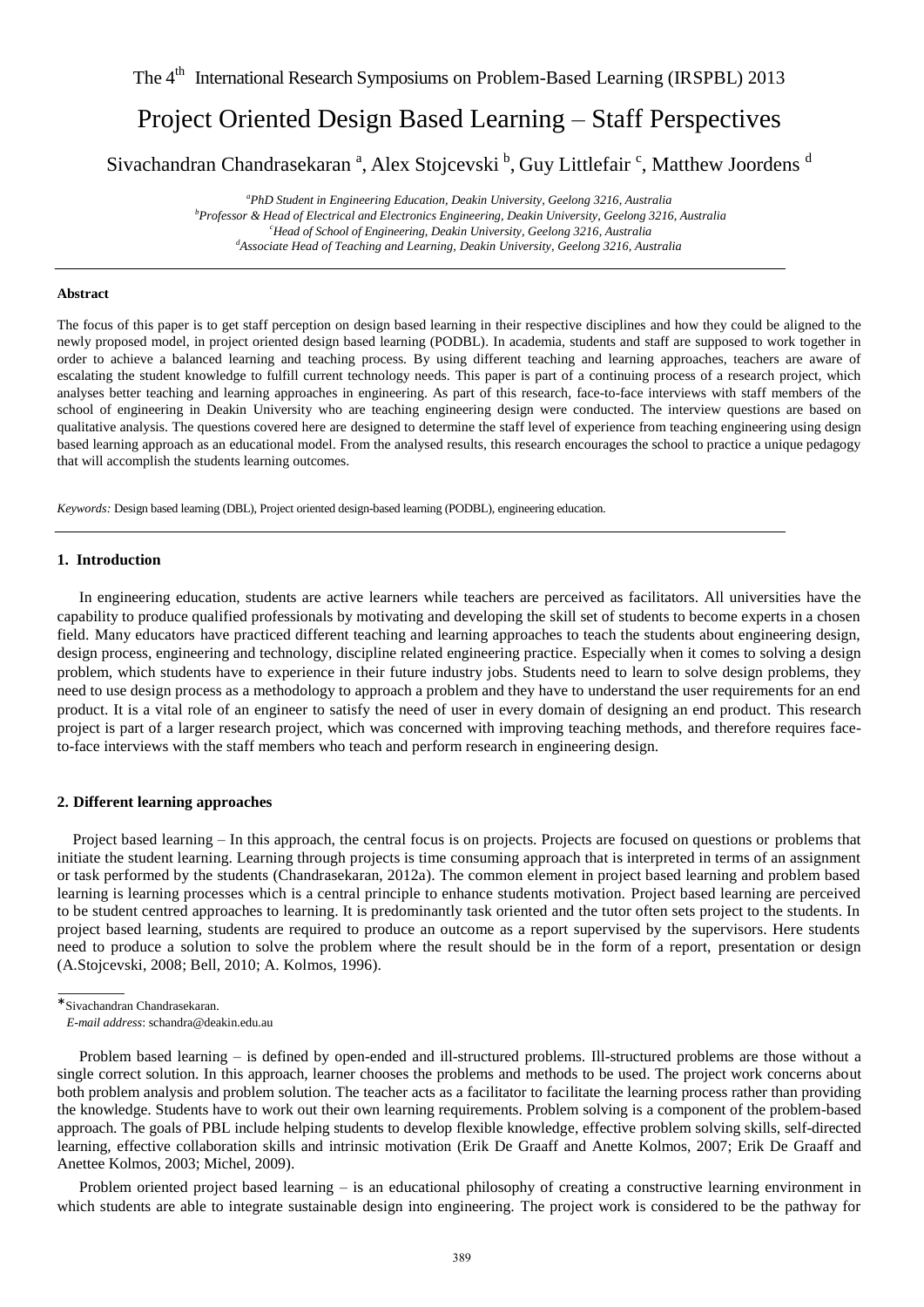students to gain interdisciplinary knowledge and development of skills in order to tackle the sustainable design challenges. Kolmos (author of POPBL) states that most of the engineering institutions in Europe are changing their traditional curriculum due to the expectations of new engineering skills required by the Accreditation of European Engineering Programmes (EUR-ACE). The traditional model is lecture centred, discipline oriented, and based on basic and applied technical knowledge. This particular approach is used to change teaching mode to learning mode, which incorporates interdisciplinary, student-centred, self-directed learning in the new model. Kolmos also states that the task of the teacher is altered from transferring knowledge into facilitating the learning process of the students (Hung., 2008; Lehmann, 2008; Moesby).

Design based learning (DBL) – is a self-directed approach in which students initiate learning by designing creative and innovative practical solutions which fulfil academic and industry expectations. Integrating design and technology tools into science education provides students with dynamic learning opportunities to actively investigate and construct innovative design solutions. A design based learning environment helps a curriculum to practice  $21<sup>st</sup>$  Century Skills for students such as hands-on work, problem solving, collaborative teamwork, innovative creative designs, active learning, and engagement with real-world assignments. By engaging students in learning design, DBL provides an opportunity to experience individual, inventive and creative projects that initiates the learning process in relation to their preferences, learning styles and various skills (Doppelt, 2009; S.M. Gómez Puente, 2011; Wijnen, 1999).

#### **3. Project oriented design-based learning**

Accrediting bodies such as the Accreditation Board for Engineering and Technology (ABET), Engineers Australia (EA), as well as the European Accreditation of Engineering Programs (EUR-ACE), all specify that Design is an essential element of graduate outcomes for an engineering program(ABET, 2012-2013; EA, 2012; ENAEE, 2008). Different types of problems exist in engineering and design problems are most important that attracts young, imaginative engineers. Design is not restricted to engineers, who are not only professional designers. Everyone designs who devises courses of action aimed at changing existing situations into preferred ones.

Studying engineering involves not only learning scientific knowledge and technological skills; it also involves learning the language, established practices, beliefs, and professional values of engineering culture that makes a student to be an engineer. The problem solving is one of the important skills for students. Therefore the goal of all engineering programs is to teach problem solving skills to educate students as professionals. Industry is looking for professionals with design knowledge, which is integrated with creative and innovative interdisciplinary thinking (University, 2012). The project-oriented design based learning framework will focus on skills such as innovation and creativity in the engineering discipline.

To deal with problems and to find the solution for the problems is an essential quality for a professional. Therefore curriculum needs to educate and prepare the students to be a problem solver. With different learning styles students are able to express their skills and talents through working on projects. By integrating design and technology tools into engineering education, the aim is to provide students with dynamic learning opportunities to actively investigate and construct innovative design solutions. The project-oriented design based learning approach is focused on curriculum renewal to practice innovation and creativity for students learning to solve design problems through projects in engineering education (Chandrasekaran, 2012b, 2012c, 2013). This approach aimed to have exposed noticeable changes within the performance and knowledge of students, especially when breaking out of traditional cultures and introducing creative ideas.

## **4. Methodology**

This paper is a part of a continuing process of a research project, which analyses teaching and learning approaches in engineering education. The aim of this research paper is to investigate the staff perspectives in design based learning in engineering education. The face-to-face interviews are based on qualitative questions that are analysed and presented in quantitative form. The questions covered here are designed to determine the staff perspectives on design based learning through their level of experience from  $1<sup>st</sup>$  year to final year. An interview question set was asked to each staff that teaches and performs research in engineering design. The research assistant who involved in the project conducted the interviews and data collected are anonymous and non-identifiable.

The results outlined are from the staff own experiences and present give various views, which include staff knowledge and expectations from which in turn can informs the school to implement a design centred education. This research work is carried out in line with the ethics approval process and procedures. The questions were prepared to identify the challenges in teaching and learning and in particular to investigate the staff perspectives on the practice of design based learning. From these results, the research will lead to new teaching and learning approach, which enhance studentlearning outcomes.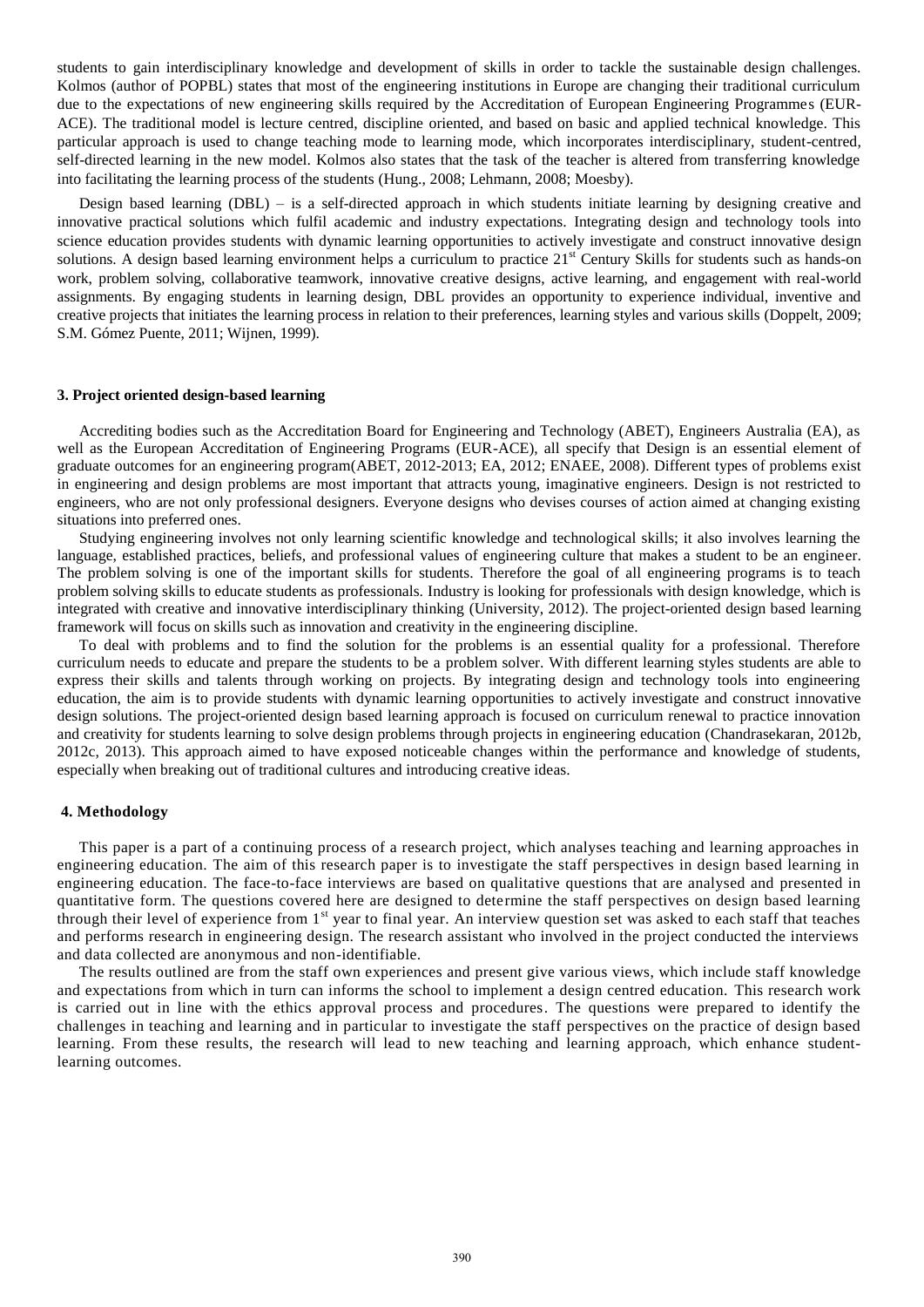

Figure 1. Staff interview process

Figure 1 shows the flowchart of the process of staff interviews conducted by the research assistant involved in this research. In line with the ethics approval process and procedures, research assistant send an individual E-mails to every staff member in the School of Engineering. When a staff given an appointment time, the research assistant will conduct the face-to-face interview. An interview question set was asked to each staff that teaches and performs research in engineering design. The data collected are anonymous and non-identifiable. The collected data are analysed to derive a quantitative outcome that shows the staff perceptions on design based learning.

The staff Interview questions is listed below:

- Q1: Define design based learning (DBL)?
- Q2: What does engineering design mean to you?
- Q3: Are aspects of engineering design taught in your unit? If yes, How?
- Q4: Do you see engineering design as an essential learning element of an engineering program? If yes, why?
- Q5: What do you think of some of possible ways to teach design?
- Q6: Does your curriculum involve design-based learning through projects?
- Q7: Could you please list some of the skills attained by students through DBL in your unit?
- Q8: How can engineering design projects helps to collaborate with industry?

# **5. Results**

Design based learning is one of the most important fields of engineering learning that the school of engineering at Deakin believes that it would enhance the learning experience for students. The school of engineering is currently using these methods at different levels in various units. There is a need to verify these methods and to identify the best practice in these methods to ensure the best possible learning experiences for the students. The staff members in the school of engineering participated in the face-to-face interview about design based learning. From the staff perspectives, it is possible to access the current levels of benefit to the engineering student. The results shown below helped the school to help the staff to improve their teaching experiences at the school of engineering at Deakin University.

Figure 2 illustrates the staff perspectives about design based learning means, a large number of staff responses (40%) define DBL as learning design through projects, 20% define DBL as learning through design activities, 20% defines it as focus on aspects of design and 20% defines DBL as active learning process.

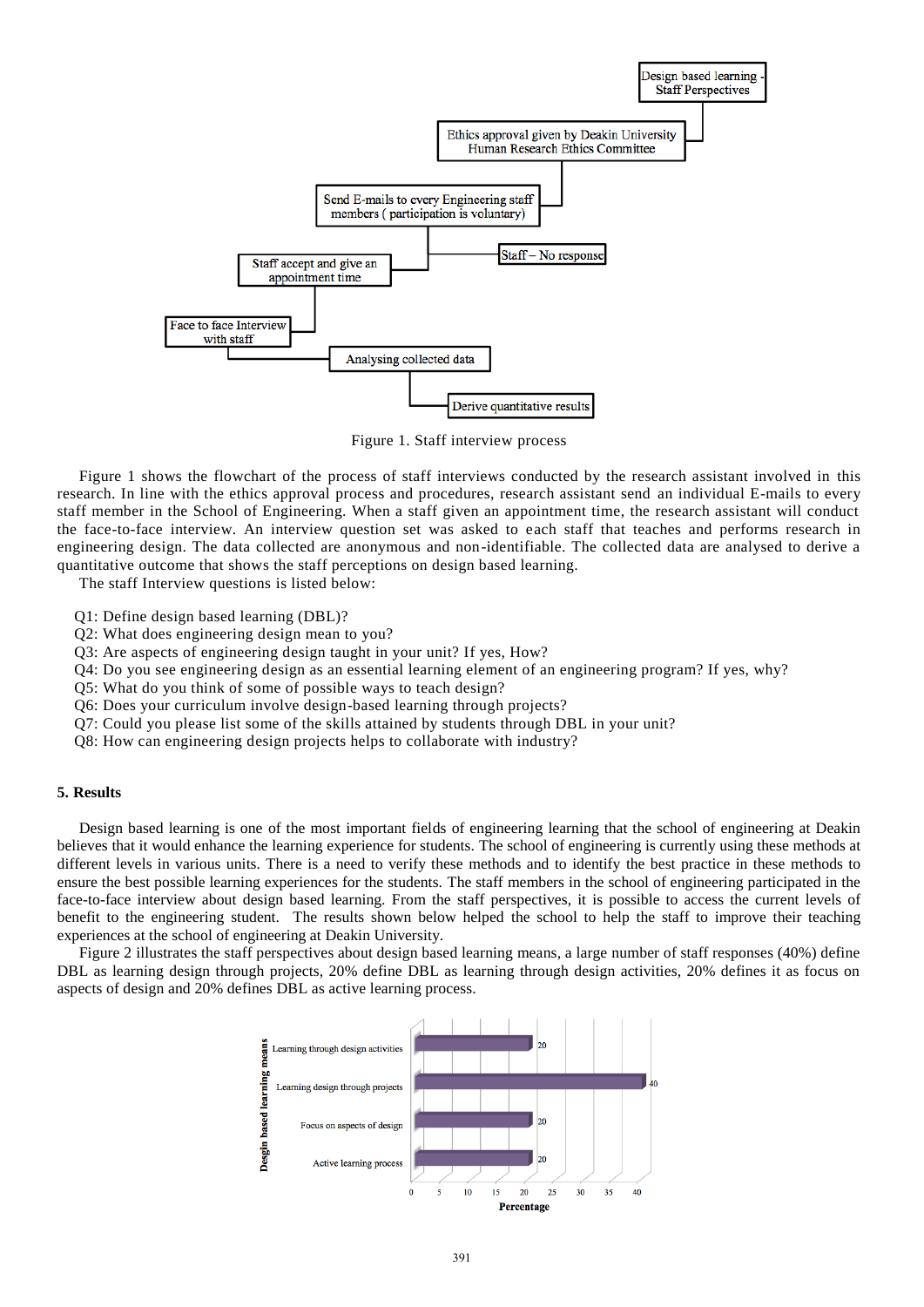#### Figure 2. Staff perspectives on Design based learning

Overall staff perceptions about design based learning shows that every staff member got a unique way of teaching and learning process, which focused on learning design in various aspects. As a part of the process towards identifying what DBL means to staff, it was important to find out how staff define engineering design means. Figure 3 shows that a large number of staff responses (30%) define engineering design is to create or design something benefit to the society, 20% define engineering design as a structured approach to engineering problem solving through projects, 20% defines that using a design tool to engineer a creative solution, 20% of staff defines engineering as going through a design process and 10% defined it as use existing knowledge to create new things.



Figure 3. Staff perspectives on engineering design

In common, all engineering staff members express that engineering design is an essential element of an engineering program.



Figure 4. Aspects of engineering design taught by staff

When the staff are asked about aspects of engineering design taught in their units, figure 4 illustrates that 35% of staff say that they perform it by teaching application of design through projects, 30% mentioned it by teaching through design process with theory, 20% says aspects of engineering design taught by teaching concept development to design process and it is interesting to see that 15% teaching design methodologies (Design for X) and engineers without borders project.

Table 1. Staff perspectives on engineering design as an essential element

| S.no | Engineering design as an<br><b>Essential element</b> | $\frac{6}{9}$ |
|------|------------------------------------------------------|---------------|
|      | Agree                                                |               |
|      | Mostly agree                                         |               |

 Table 1 show that 15% of staff member agree and 85% of staff member mostly agree that design as an essential element of an engineering program. These staff members are working in the School of engineering in Deakin University who teaches and performs research in engineering design. The staffs were also asked about their perception on possible ways to teach design. Table 2 illustrates staff perspectives about possible ways to teach design such as team based learning, activity based learning, analytical thinking and self-directed learning. From Table 3 it can be seen that majority of the staff strongly accepts that their curriculum involves DBL.

Table 2. Staff perspectives about possible ways to teach design

| S.no | Possible ways to teach design |    |  |
|------|-------------------------------|----|--|
|      | Team based learning           | 15 |  |
|      | Activity based learning       | 35 |  |
|      | Analytical thinking           | 20 |  |
|      | Self-directed learning        | 30 |  |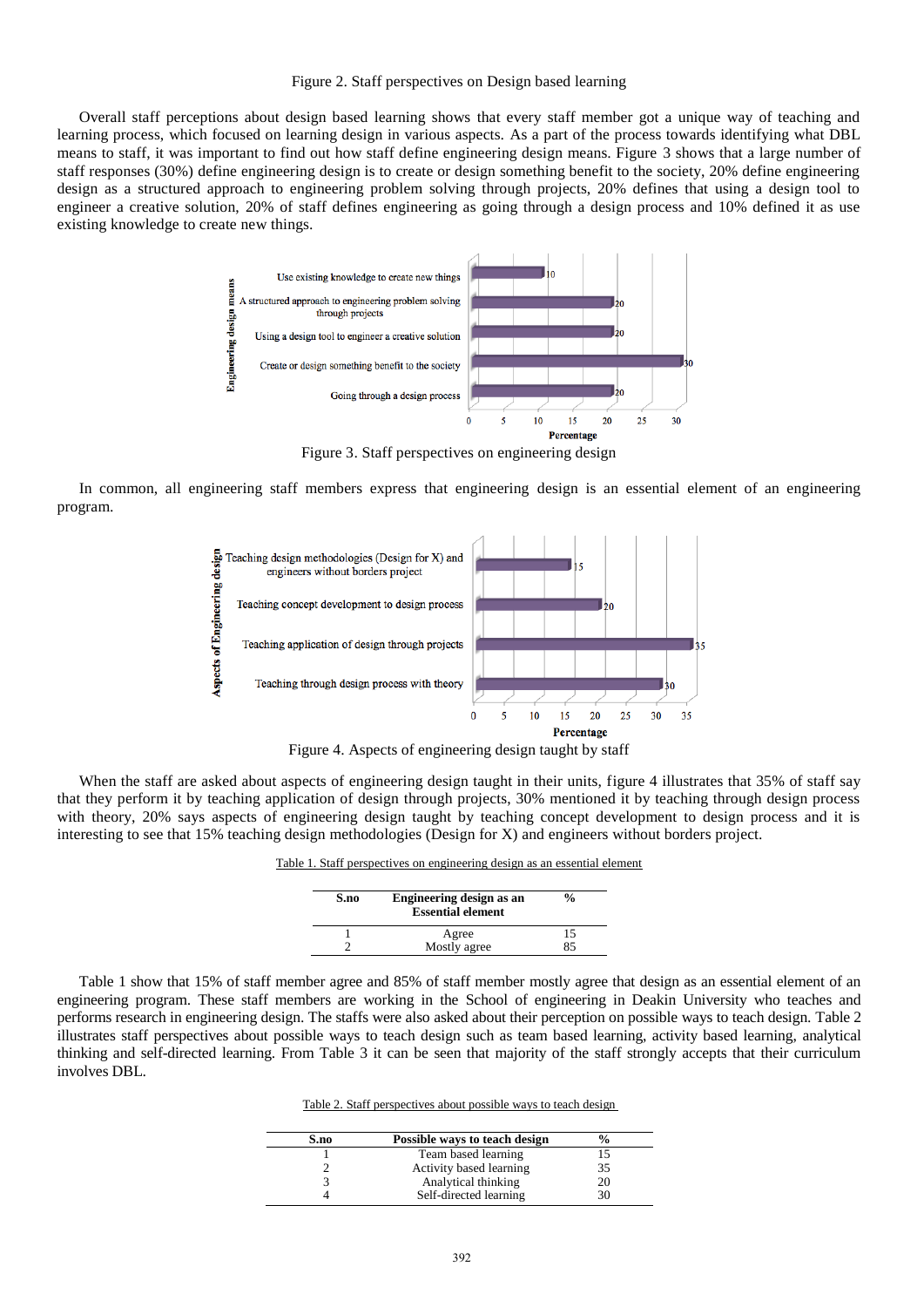Table 3. Staff perspectives about curriculum involves DBL through projects

| S.no | <b>Curriculum involves DBL</b> | $\frac{v}{\alpha}$ |
|------|--------------------------------|--------------------|
|      | In transition status           |                    |
|      | Possible yes                   |                    |
|      | Strongly yes                   |                    |

Table 4 illustrates the staff perspectives on skills attained by students through DBL. Majority of the staff members mentioned that creativity, learning by doing, problem solving, self directed learning are the most important skills attained by students through design based learning in their curriculum. In addition Figure 4 shows staff perception on collaboration of academics with industry.

| Table 4. Staff perspectives on skills attained by students |  |  |  |
|------------------------------------------------------------|--|--|--|
|                                                            |  |  |  |

| S.no | Skills attained by students through DBL | $\frac{6}{9}$ |  |
|------|-----------------------------------------|---------------|--|
|      | Team work & Communication               | 30            |  |
|      | Learning by doing                       | 45            |  |
|      | Problem solving                         | 45            |  |
|      | Self-directed learning                  | 40            |  |
|      | Creativity                              | 70.           |  |

 Figure 5 shows that majority 30% of staff members recommend that practicing and improving design projects in universities helps engineering design projects to collaborate with industry. The least 10% of staff says that collaboration of academics with industry will help students' exposure to real world problems.



Figure 5. Staff perspectives on collaboration of academics with industry

Some of the qualitative comments from the Deakin University engineering staff members on design based learning (DBL) are listed below.

DBL is about where students taken a project or task to be active in their learning by finding a solution for a problem. Where the solution is known or not known but it is about going through a process of design to have a tangible outcome.

DBL is a part of learning and teaching process. It introduces a problem to design to get a solution for an end user and as well as the environment. DBL is to emphasize engineering principles through design.

DBL is the learning process that happens through the process of designing something or working through a project. Taking an idea something engineered and well defined. Teaching students the fact that an engineering product is well defined, well thought and processed thru many steps of refinement to get a stage for specific purpose.

DBL is using design principles whether that's 7 steps or 8,9 steps design process to facilitate student learning via the conduction of the project (research or design project or project around learning itself).

Everything in engineering is DBL. Every learning exercise is design based or development based.

DBL is an active learning process where student given a design problem they need to solve which they have to come up with ideas or workout what they need to find out to actually able to solve it. Apply design processing in doing it to find out the solution.

DBL is something appropriate for engineering course, or engineering course focusing on some aspects of design or industrial design where the classroom tasks is centred around the designing something a product and the background knowledge required to pick up the whole things on.

## **5. Professional development**

In many cases, academic staff are responsible to drive and set high expectations in their classrooms. Sometimes staff are expected to teach subjects outside their expertise. In some cases, academic staff could be experiencing lack of confidence in their